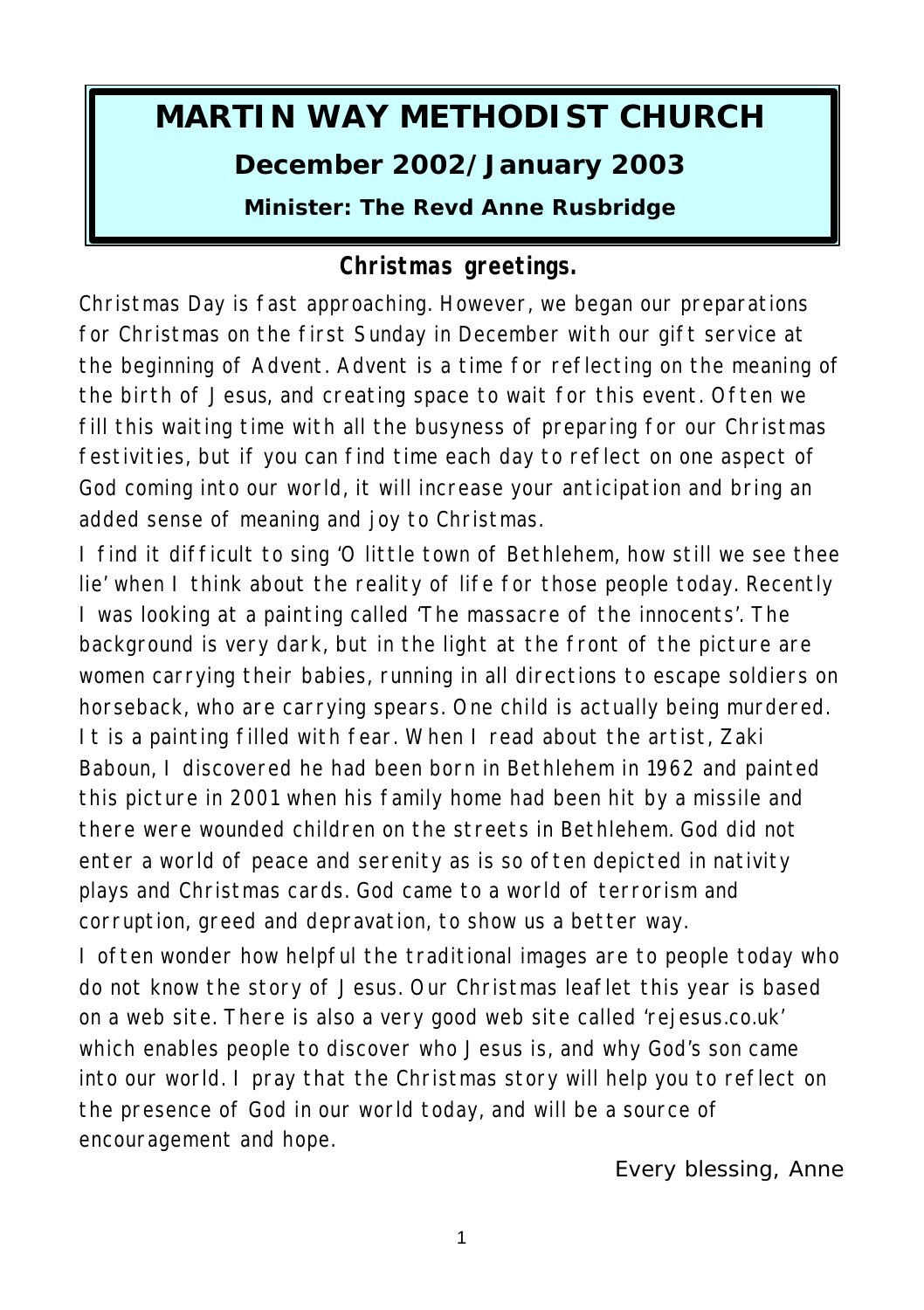# **Letter From The District Chairman**

Dear Friends,

It seems strange to be writing such a letter for the first time, but here goes!

First I want to say a word of tribute to Martin Broadbent. Those of you who were present at his Farewell at Central Hall Westminster in June were able to be part of a memorable occasion, and much warmth and affection were in evidence for both Martin and Teresa as well as gratitude for Martin's ministry in the District. I am sure that you will join with me in wishing them well for a long and fulfilling retirement in Bath.

For those who were present at my induction at Guildford Cathedral on  $22<sup>nd</sup>$  August, I want to say a word of thanks for your support. I was immensely touched by this. It gave me a sense that I was well and truly 'launched' - whatever the future may hold. A number of people have said to me that I must be going up a steep learning curve, to which I have taken to replying that it feels more like scaling a vertical cliff face. In time I hope that the gradient will begin to moderate. One of the things I want to do in this first year is to get round as much of the District as I can, meet the people, and familiarize myself with places and what is going on in local churches. In most cases, I shall come as a stranger, but hope to leave as a friend. Where I do come as a stranger, it may help to let you know something about who I am.

I was born and brought up in Barrow-in-Furness, Cumbria, went to school locally and then to Durham University to read Music. After what would now be called a 'gap year', working in the local shipyard, I entered the Civil Service, employed initially at the London headquarters of the Health and Safety Executive, later transferring to the Diplomatic Service, working first as a desk officer in the Central African Department and then in the Information Department of the Foreign and Commonwealth Office.

It was during this time while in my early twenties that I came to faith as a Christian and found a spiritual home in Methodism at Wesley's Chapel in the City Road during Ron Gibbins' time there as minister. Responding first to a call to local preaching and then to presbyteral ministry, I went to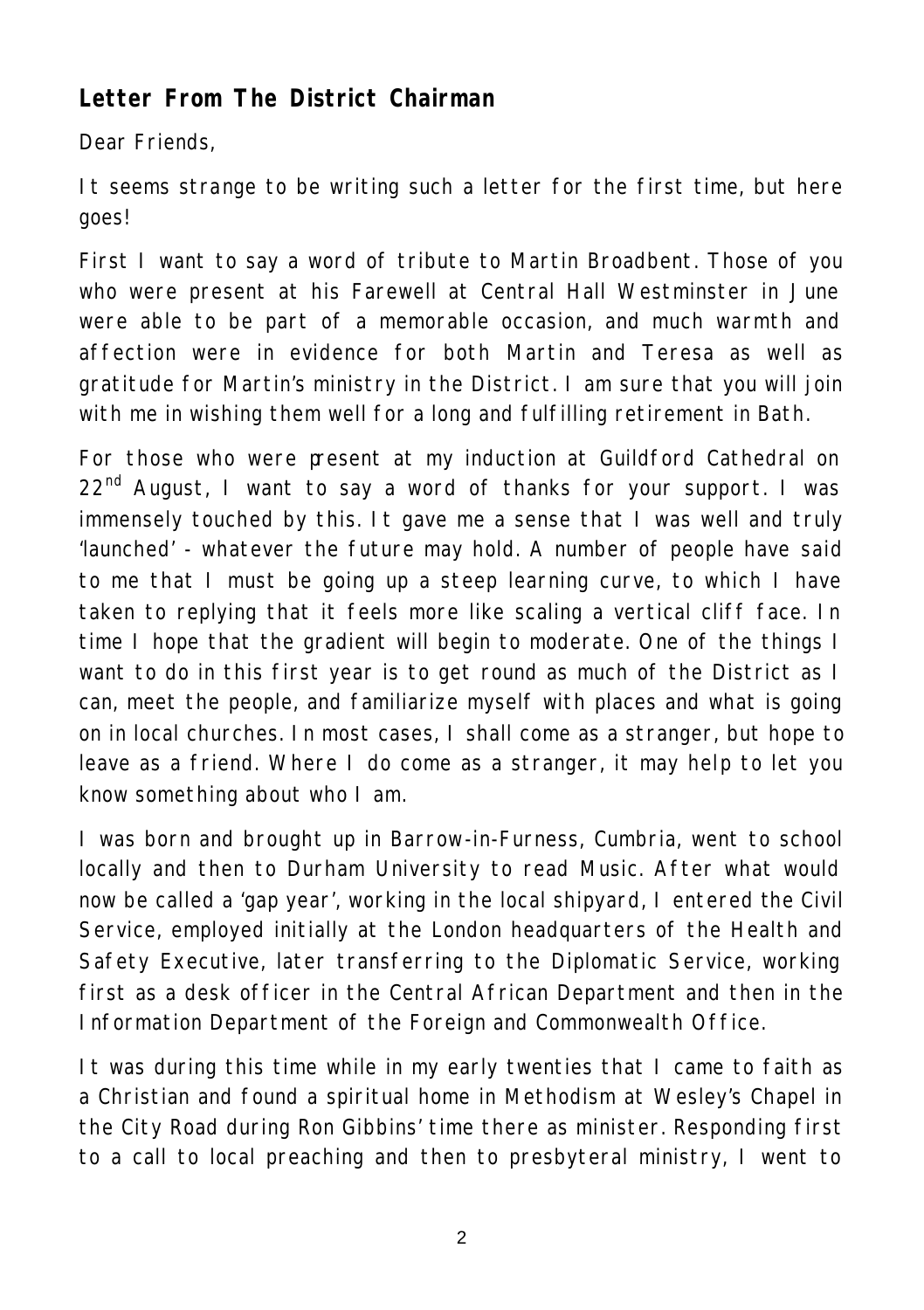train at Wesley House, Cambridge, where I also took a degree in Theology and Religious Studies.

My first appointment (1989-96) was in the Bath Circuit, followed by six years at Maidenhead in the Thames Valley Circuit in the London South West District. So I have some knowledge of the region, having lived and worked in central London and served as a minister in a suburban town.

I have always had a strong commitment to the centrality of worship as well as a drive to open out the Gospel in new and creative ways in our increasingly secular society. This is partly a reflection of my own experience outside the life of the Church in earlier life; but it is combined with a strong commitment to ecumenism and to dialogue with people of other faith traditions. These are some of the commitments and enthusiasms I bring to my new role as District Chair, together with an understanding of relational leadership that is driven by a desire to empower people in the ministry (lay and ordained). I am also convinced that there is grace to celebrate, good news to tell and a distinctive way of being a disciple in a post-modern world. I look forward to exploring more about this way of being God's people with you in the years to come.

> *Best wishes, Yours ever John Swarbrick*

#### **Greetings From The Whitehead Family** (Via E-Mail)

So good to find you're still thriving - and what a super picture! I was actually looking for Wimbledon Methodist - to try and find out what the exciting plans they have are all about. We read a hint of these in the Stoneleigh Methodist magazine. which we still receive here in Eastbourne but no details.

Hard to believe we've been here at Eastbourne Central Methodist nearly 17 years now - as long as we were at Stoneleigh! Our Martin Way 'toddlers' are now 44 and 42 - Sally in Clapham and Nicola in Muswell Hill!

Your YMCA after-school care scheme sounds very good and doubtless much needed. Life here is a lot different - much geared to tourism naturally, but deep human needs around our downtown church, so have just welcomed a new minister from Thamesmead.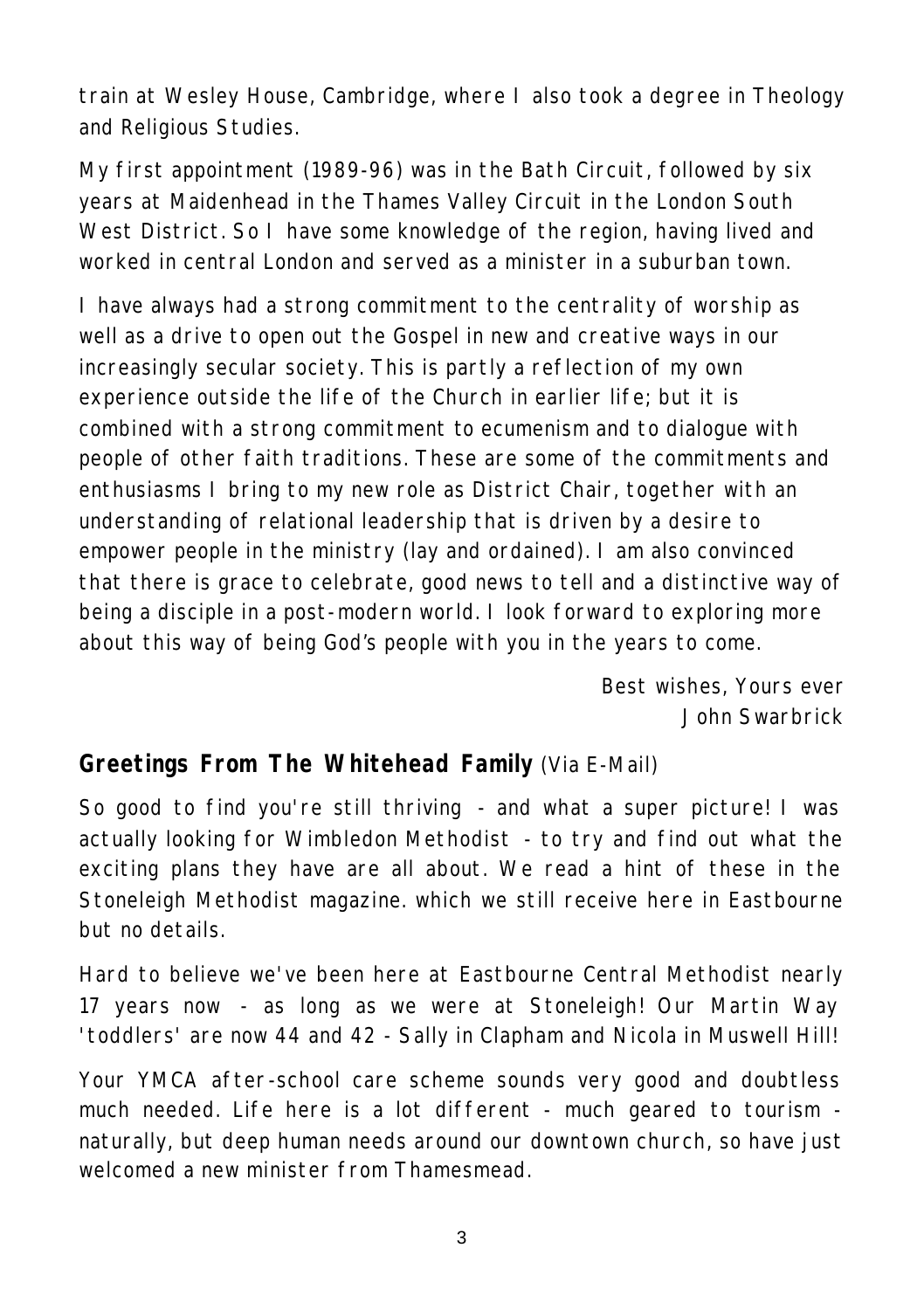We're so fortunate to be blessed with such a wonderful environment and very close to sea and town so have best of both worlds!

> *Greetings to all, and every blessing, Dennis & Wendy*

## **Christmas Post Box**

For many years now, we have been able to post Christmas cards to friends within the church in the Christmas post box in the vestibule. We have, at the same time, been able to make donations to MHA (Methodist Homes for the Aged) in lieu of postage.

This tradition is set to continue, but we are aware that many of our congregation are finding it increasingly difficult to shop for cards and to write them out, so a suggestion has been put forward that those who wish to, may like to send just one card to the whole congregation, which could then be displayed on the screens in the corridor. These cards may still be posted in the post box, clearly addressed to 'The Church Family', and donations may still be made to MHA. (You may like to increase your giving, having saved money on not buying cards!)

The post-box will be in church on  $8<sup>th</sup>$  and  $15<sup>th</sup>$  December and the cards will be ready to be collected on 22<sup>nd</sup> December.

# **Christmas Greetings**

- **Ivy and Bill Bass** send Christmas and New Year Greetings to all their friends at Martin Way
- **Joyce Plant** sends Christmas Greetings and wishes for peace in the New Year to all friends and readers
- **Vida Brown** sends all her friends her warmest Christmas greetings and every good wish for the New Year

# **Thank You from 'Platform 10¾ (formerly the YPF)**

It's amazing but with your help we have been able to send 29 shoe boxes [full of Christmas goods] to Operation Christmas Child.

Back in October our small group of Young People decided that they would like to help this project, but felt that they could do more by asking for help from everyone. How did they achieve this?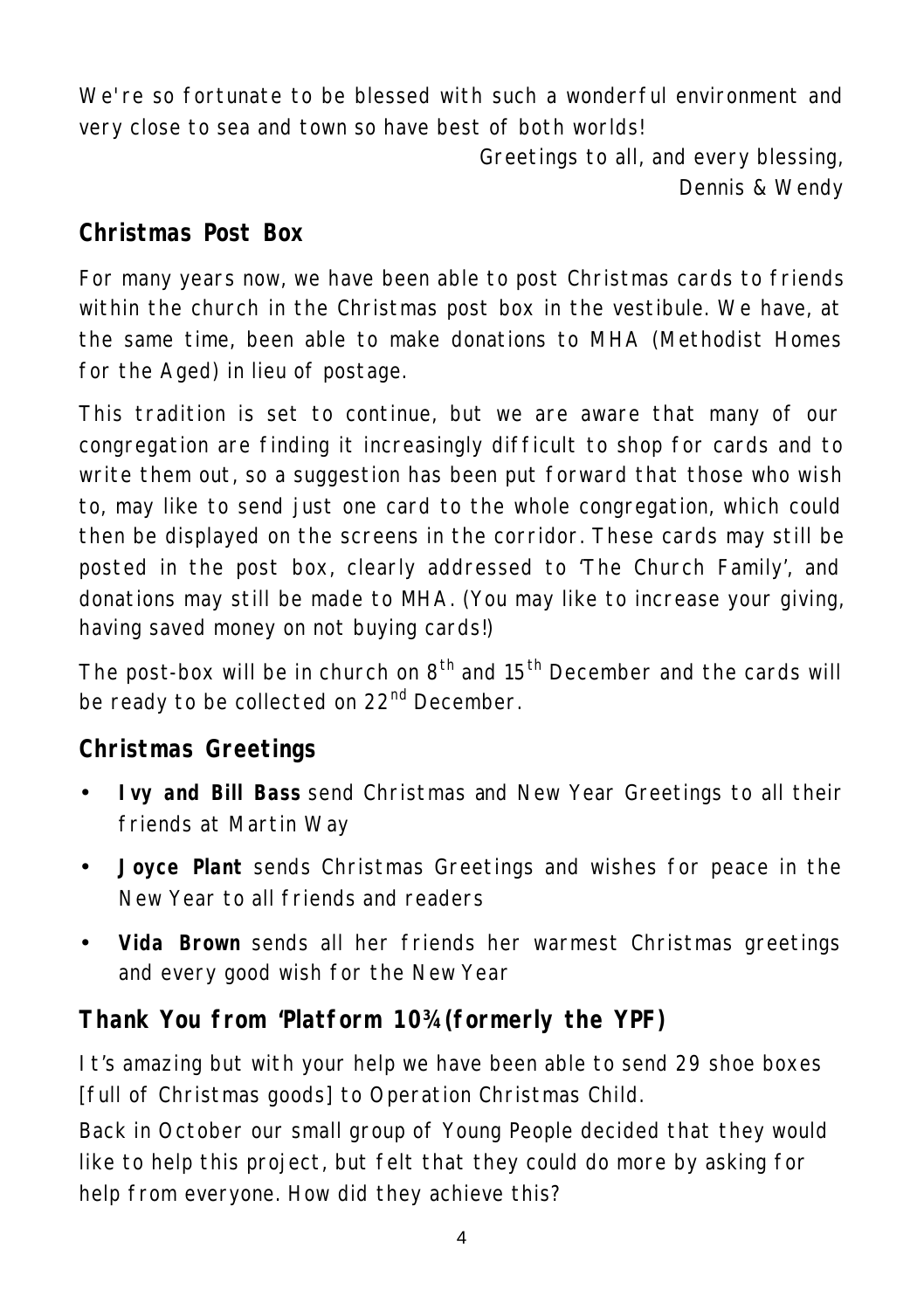First make a list of what was needed:- 1) shoe boxes [no problem - 200 stored under stage at church following SIGMA's 'Exodus' production]. 2) what can and can't be put in the boxes [again not a problem – Samaritan's Purse already have a list]. 3) Christmas wrapping paper. 4) fund raising to get the £2.00 required for each box sent [to help cover the cost of transport]. 5) who do we get to supply the items to put in boxes? With wrapping paper donated and a large box for donated items together with 'We need your help' leaflets the only thing now was fund raising - it's Christmas so why not make individual cakes and sell them.

At our next meeting, with all in place, it was down to business. Making cakes may be easy for some, but for others it's a challenge (you try putting greaseproof paper in small tins when you have two left hands) but with a lot of hard work and laughter 42 cakes were made in one evening ready to ice at our next meeting. (Oh, next meeting cancelled due to some of the group going to see 'Here and Now' at Wimbledon Theatre.)

Sunday 3rd November, list of things happening that evening. Fireworks and food [tradition carried over from YPF]. Icing cakes, sorting and putting items into boxes [20 boxes already having been covered with wrapping paper by volunteers]. A lot happening but what a night! After the fireworks and food the group (7 young people plus leaders) divided into two groups. One group started on icing cakes [with a great deal of help from Joan Harding] and the others started on the boxes, the two groups changing over half way through the evening. The task we set ourselves was completed, and so we could ALL go home knowing that we had in fact done a great deal, and hoping that the cakes would sell on the next Sunday. Well, you know the answer to that - they sold in no time at all (sorry to those of you who missed out - but demand was greater than supply). We have been able to put £2.00 in each box and also give a donation of £23.00 to the project. So again thank you for all your help [by supplying items for the boxes and buying the cakes]. Without help none of this would have been possible,

Note: Midways have also been making their own boxes up for Samaritan's Purse (as they did last year) and have sent 20+ boxes.

What more can I say? I'm sure that this Christmas many children throughout the world will have something to smile about.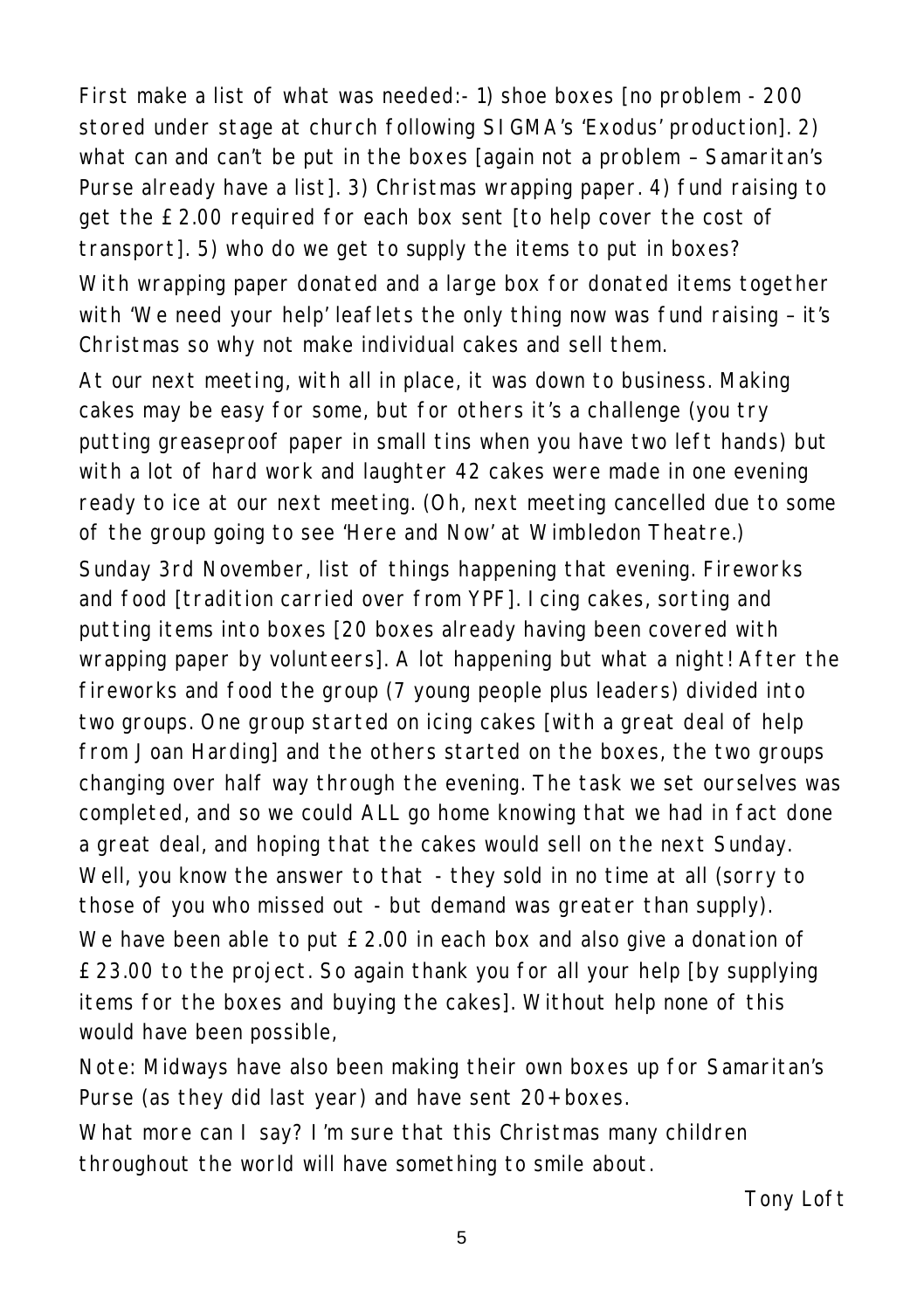# **Is your hut on fire?**

The only survivor of a shipwreck was washed up on a small uninhabited island. He prayed feverishly for God to rescue him, and every day he scanned the horizon for help, but none seemed forthcoming. Exhausted, he eventually managed to build a little hut out of driftwood to protect him from the elements and to store his few possessions. But then one day, after scavenging for food, he arrived home to find his little hut in flames, the smoke rolling up to the sky. The worst had happened; everything was lost. He was stunned with grief and anger. "God, how could you do this to me!" he cried.

Early the next day, however, he was awakened by the sound of a ship that was approaching the island. It had come to rescue him. "How did you know I was here?" asked the weary man of his rescuers. "We saw your smoke signal," they replied.

It is easy to get discouraged when things are going bad. But we shouldn't lose heart, because God is at work in our lives, even in the midst of pain and suffering. Remember, next time your little hut is burning to the ground - it just may be a smoke signal that summons the grace of God.

#### *[from Pagham Church Newsletter by permission of the vicar]*

# **Though I walk through the valley...**

Few of us can imagine the fear of an evening in the theatre turning into such a nightmare as 800 people in Moscow suffered at the end of October. Probably fewer of us could put a pin in Chechnya on a world map. In the heart-sinking moments when the news broke, we were faced with more terrorists, who happened to be Muslims, striking at the heart of 'our civilisation'. As those desperate Chechens took control of the Palace of Culture, the question comes again: 'Where is God?'.

In search of an answer, we might zoom out from that Moscow theatre, filled with panic and gas, spin our imaginary globe a fraction and focus in on a valley in the mountains of north-east Georgia, just over the border from the fighting in Chechnya, which is currently suffering its second war as a result of invasion by Russia. In the Pankisi Gorge, over 3,800 refugees now make their home.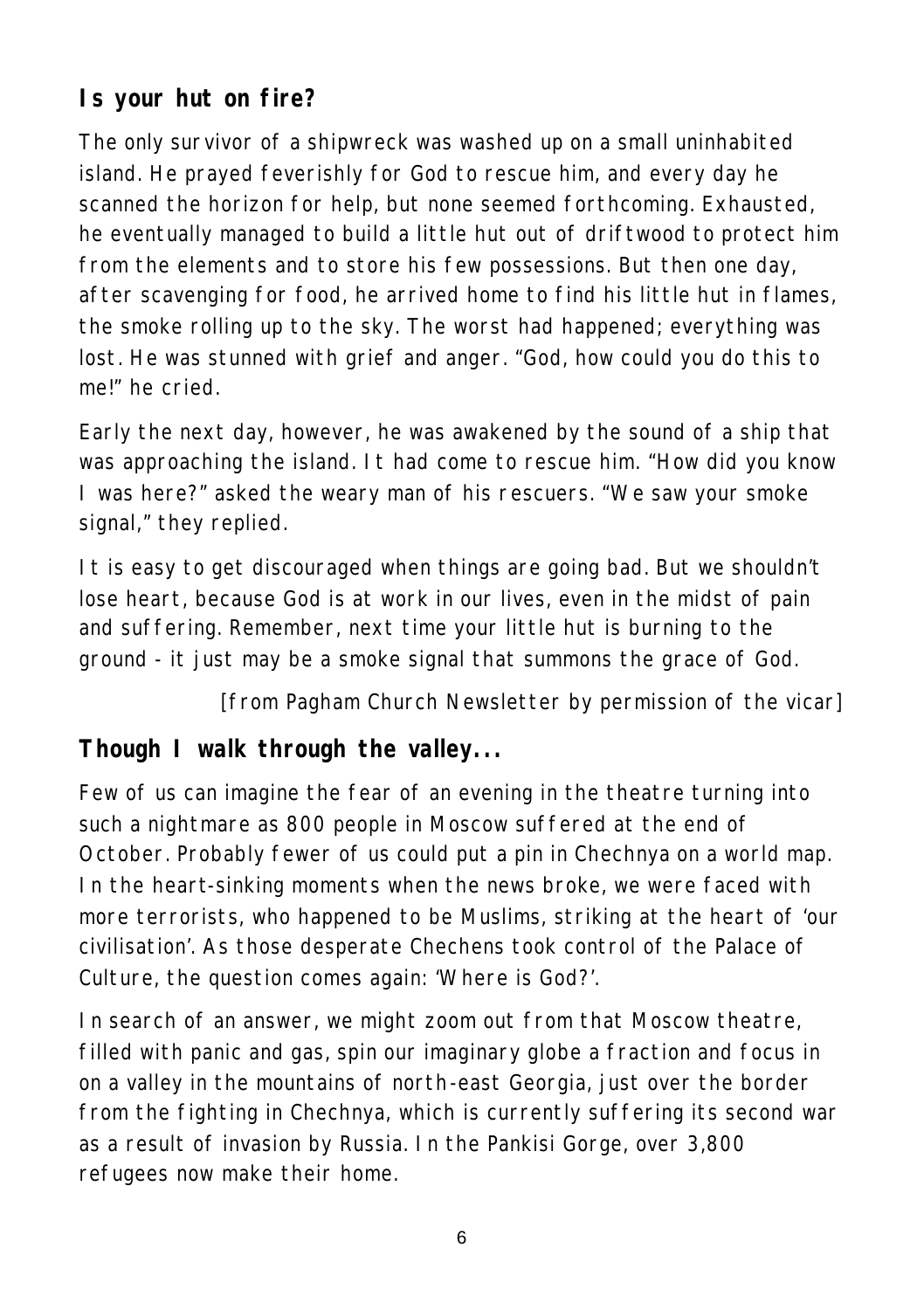A valley now swarming with military, two years ago had few troops and a handful of aid agencies. Among them were CMS partners Beteli, a Baptist humanitarian organisation, taking a medical team and other much needed aid to these Muslim refugees. They went the extra mile, and made friends.

'We weren't the only people helping, but the other agencies didn't stay there', said Bishop Malkhaz of the Baptist Church in Georgia, 'What they really appreciate about our visits is our friendship.' And through simple care and courageous love - including trips into the Chechnya war zone relationships of mutual respect and brotherhood between Muslim and Christian blossomed amid the cold hardships of the Gorge.

At present, it's impossible for Beteli to visit the Gorge because of the military presence, but they, as well as fellow-Christians from the Orthodox Church, continue to care for Chechens who have made their way to Georgia's capital Tbilisi. Among a population constantly struggling to make ends meet there is still a welcome for the stranger.

There is always a story of love to be discovered amid the crises of hate. There is always a God to be found in the most unexpected places.

Please pray... "When I look round at all the poverty and injustice I say: 'Thank God I am not God.' But when I remember that in every place of brokenness there are caring men and women, I say to myself, 'Thank you God, that you are God'" - Desmond Tutu

*[copyright: Church Mission Society]*

# **Holy Souls In Healthy Bodies**

Last summer, I spent a month in Shyogwe, Rwanda, as part of a team of 11 young people. We were on a Church Mission Society 'Encounter' scheme. 'Encounters' are run every year to about five different places.

Before we went we had two preparation weekends, where we learnt a bit about what it would be like working in a cross-cultural environment and some of the issues we might face, such as attitudes to home and family and health and wealth. We also learnt a bit of the history of the country and a couple of words of the language, Kinyarwandan. We were equipped with mosquito nets, floral skirts, six words and were ready for anything!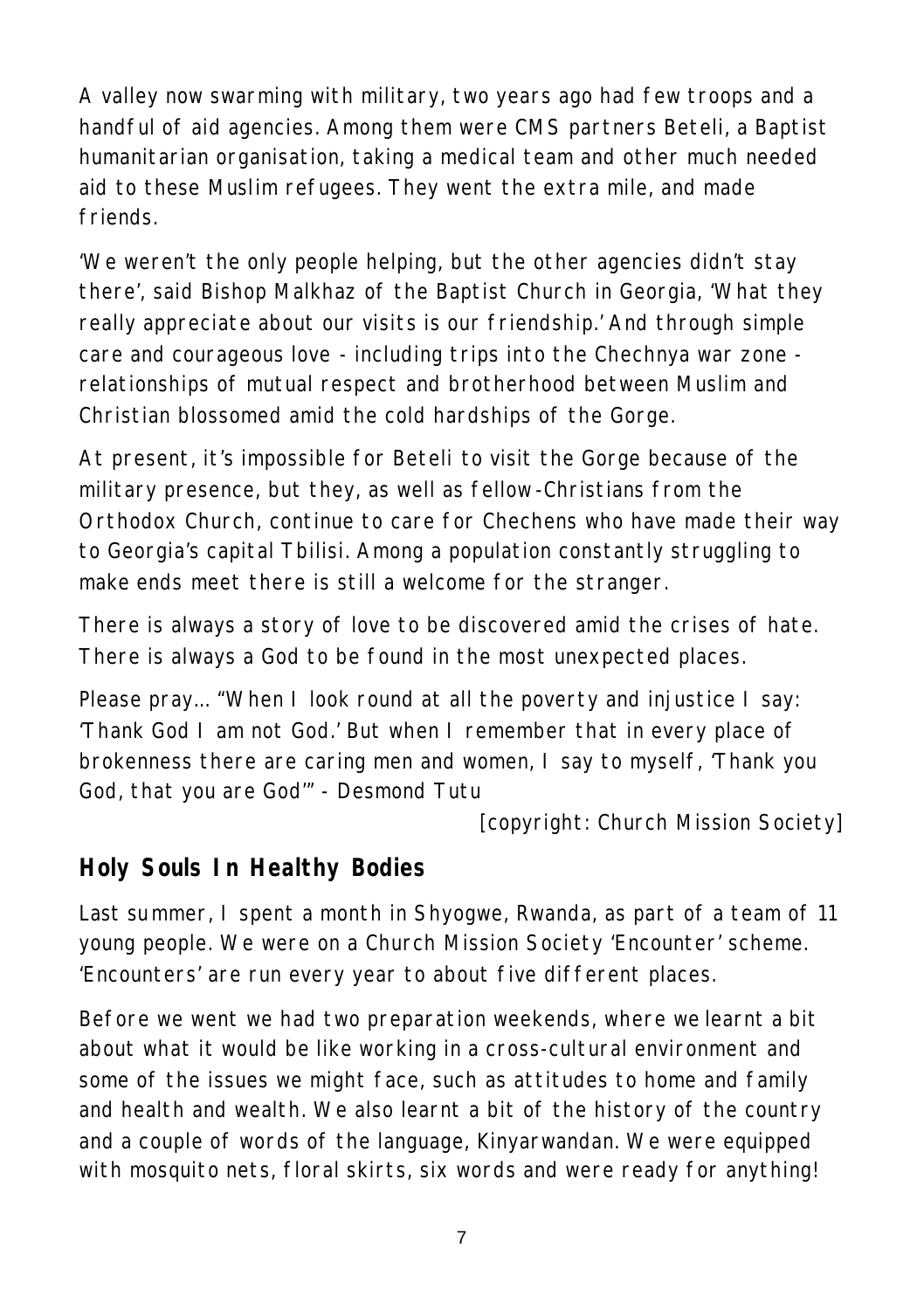During our month in Shyogwe, we got involved in some of the work of the Rural Development Inter-Diocesan Services (RDIS), whose motto is 'Holy souls in healthy bodies'.

During the first week we planted fruit tree seedlings at a tree nursery. These little trees would eventually be given away to local families for them to plant in their land for food. We spent two days filling small plastic bags with soil, which were then watered and left over night. The following morning we put small cress-like seedlings into the bags of soil. The trees were then left growing until they were big enough to be given to families to plant in their land. This means that the families can have a wider variety of fruit and vitamins and hopefully healthier children! We did this work in floral skirts and covered in soil - not a pretty sight!

The second week was spent building a huge rabbit hutch for a new rabbit farm. The rabbits were bred for eating, as a source of protein. This was the first rabbit farm in the area and would hopefully encourage other people to breed rabbits. The rabbits weren't like our pets, they were huge, the size of hares and were all white - good for eating! As nothing breeds like rabbits, I'm sure that in a couple of months there will be many more and that hopefully, the children, who have been enjoying all foods rabbit-flavoured, will be healthier.

While we were building we were divided into groups of men and women. The men were working with local builders allegedly doing the skilled labour of building the hutches, while we women were collecting materials for them to use, such as wood, branches and whole trees. While we worked hard, the men seemed to be very busy pretending to use hammers! By this time the feeling of liberation was beginning to wear off!

We also got involved with building houses for widows and orphans. Every year the diocese builds two more houses, with widows in one house and orphans in another.

We were mainly carrying rather heavy bricks around the building site and passing mud. It was very hard work. The bricks were not what we would describe bricks as, but rather breeze blocks made from mud. We passed them along our chain of people up to the builders in the house. I think we were a bit outdone by the local women who carried them on their heads, while we struggled along. We even had a go at making our own bricks and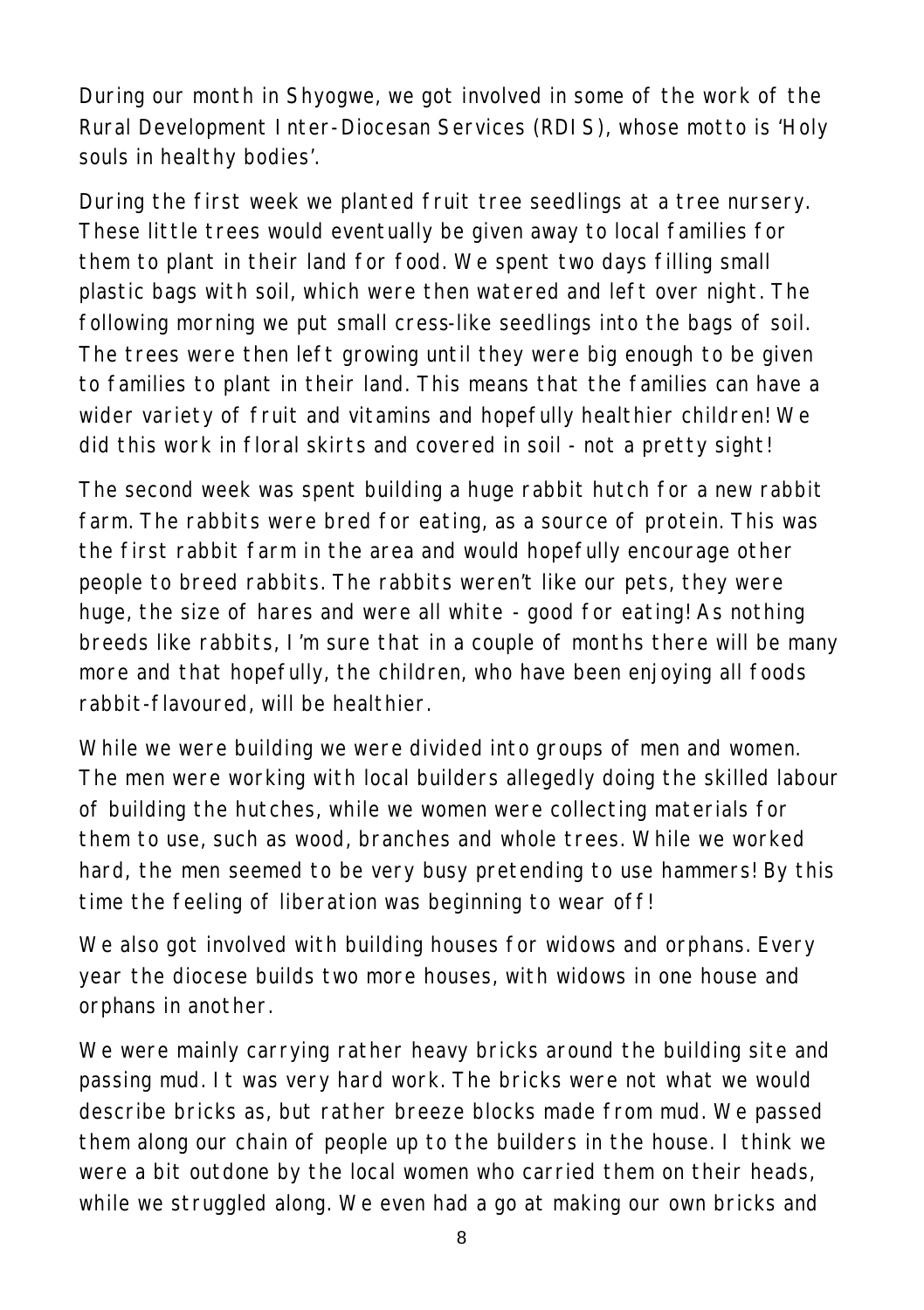putting our initials into them. Something tells me that they won't be used for the house.

It is easy to see that the souls of the people in Shyogwe are strong. During the services people spoke openly about what God had done for them. We watched women come up to the front and praise God for giving them life and keeping them safe. One older woman danced in the aisle, as her way of praising God for keeping her alive and well.

The faith of all the people I met was based on the way that Jesus lived his life. People pray before eating or drinking anything, at the beginning of the day for the work of the day and before any decision. We stopped to pray whilst having a break for a drink during our work and before we went anywhere in our minibus. The way that their life is rooted in prayer is very humbling.

When it was time to leave our hosts said that they were really glad we had come to stay, but it was clear that the best thing we had accomplished was not carrying bricks or planting saplings, but just being there and sharing in people's lives. It made me realise that what we think we are giving and what people receive can sometimes be very different things.

My time in Rwanda has left me feeling very optimistic about the way that the church can work, there seemed to be much less of a sense that church work is holy work and everything else is secular work. The church really was involved in the life of the community.

*Hannah Johnson [a colleague of mine at CMS (Rosemary)]*

# **BibleLands**

By the time you read this, copies of the Christmas edition of 'The Star in the East' magazine should be available for collection in both vestibules, so please help yourselves as usual.

Thank you to everyone who has supported the work of BibleLands during the past year with your prayers, collections of stamps and financial support. God bless you all.

*Mary and Derek Heaton*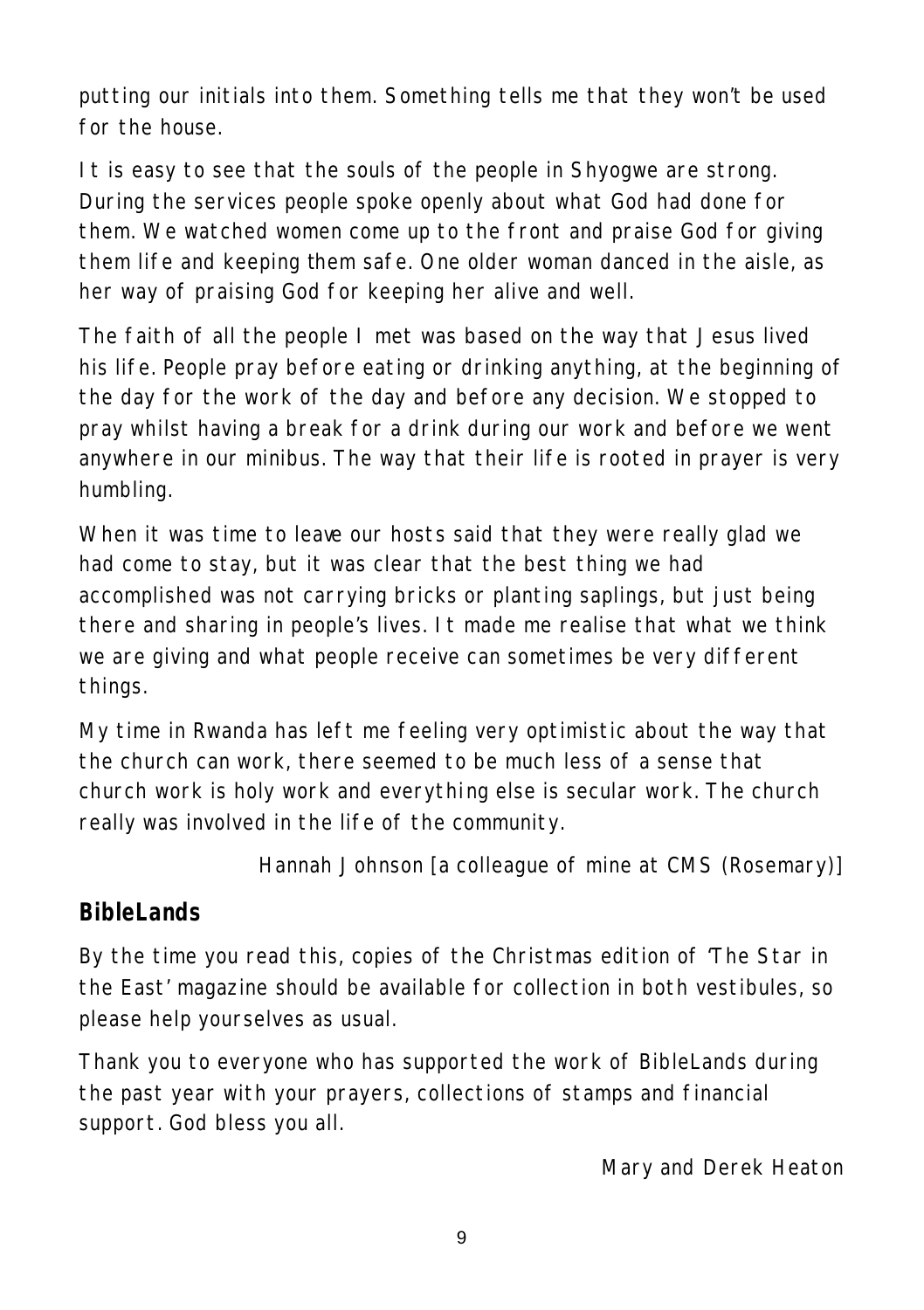#### **Quote - unquote!**

We must have young hearts. Enterprise is a word that must not leave us on this side of fifty - no, I hope, nor on the other side neither

*Rev William Jowett (1836)*

### **BibleLands**

On Saturday 12 October Fred and I, along with Mary and Derek Heaton, attended the BibleLands Annual Meeting and Service held in the newly refurbished Chapel at Westminster Central Hall (which was once a bank and was opened in September by the President of the Methodist Conference).

We arrived at about 10.30 am and after a welcome cup of coffee we were able to view the various displays, including an art exhibition showing impressions by an artist of his recent visit to the Holy Land. There was also a Sales Table where gifts and cards were available. This was very well supported.

At the morning session reports were given on some of the projects funded by BibleLands. It was good to put faces to the names of some of the folk we read about in the BibleLands magazine 'The Star in the East' and to hear first hand about the situation in the danger zones. In the Holy Land conditions are very difficult and those working there face daily acts of terrorism, military action, curfews, travel restrictions, shortages and economic uncertainty. Despite all of this those who work in the various projects strive to maintain a continuity and stability for the children in their care. We were particularly interested to hear news of the Helen Keller School for the Visually Impaired in Jerusalem (which some of us at Martin Way visited when on pilgrimage in 1998). A road block has been positioned outside the front entrance making it a dangerous place to be. However, now a new entrance and road have been introduced at the back of the premises making it safer for staff and students.

The main address in the morning was given by Bishop Mouneer from Egypt who told us about some of the work providing urgent medical and social care to both the Egyptian poor and to the many refugees who have fled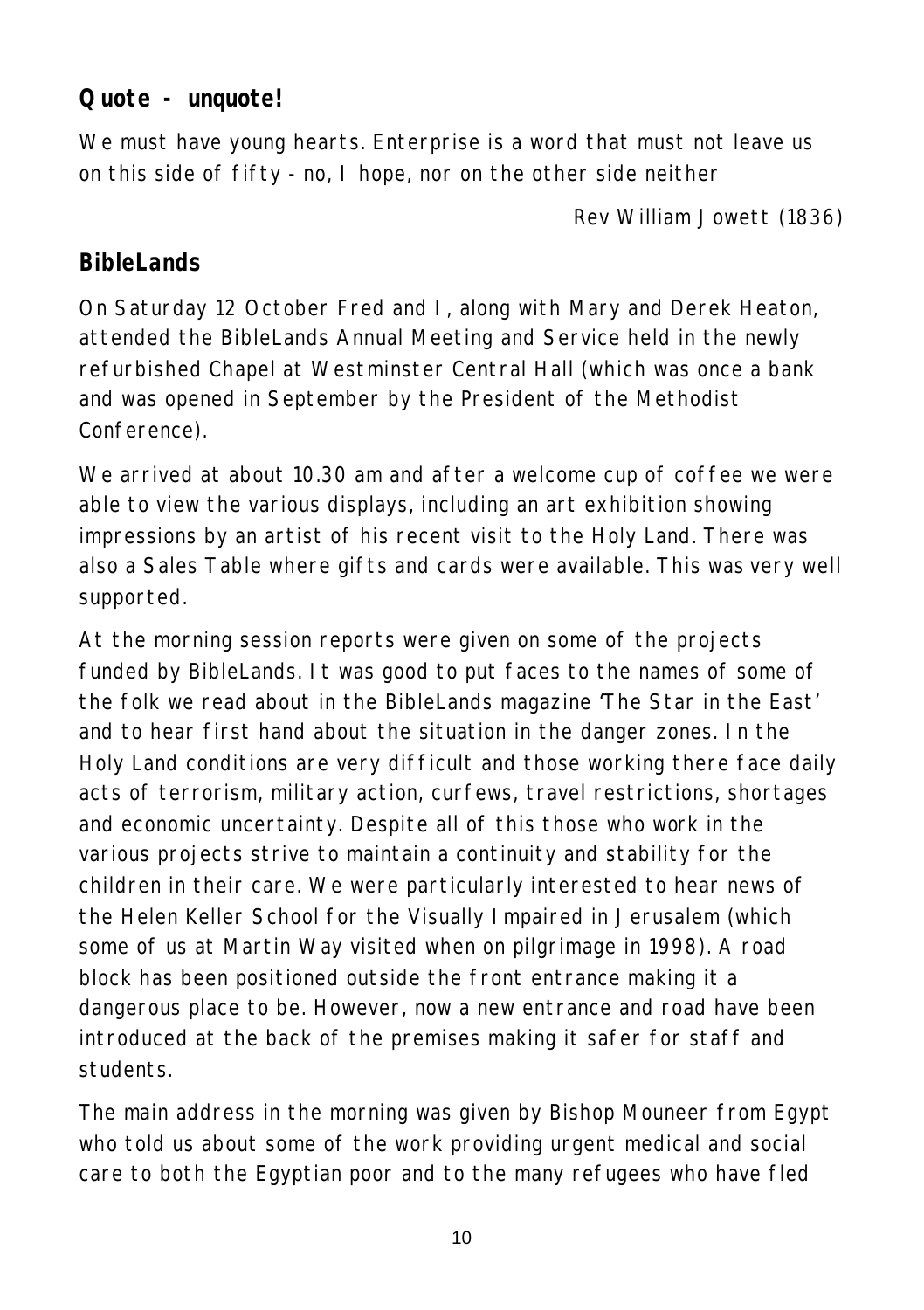from Sudan. An overwhelming demand has placed a heavy burden on the available resources.

Lebanon is also featured in the work of BibleLands and many years of civil war have devastated the country. All projects supported by BibleLands are Christian led. However the charity seeks to bring the peaceful things of God to those in most need, regardless of their faith or nationality.

After lunch there was a service of Thanksgiving and Celebration. This was the climax of the day. A congregation of about 150 shared in worship after a time of inspiration and fellowship. Derek read one of the Lessons and also joined in the ad hoc choir which led the enthusiastic singing. Bishop Mouneer gave a thought-provoking address and later, following an appeal by the Vice-Chair of the Trustees, a collection was made for the work of BibleLands. The closing hymn, to the tune of Londonderry Air, was We shall go out with hope of resurrection. We came away feeling uplifted after hearing about the partners who are bringing Christ's compassion to the needy in the lands of the Bible.

*Doreen Warren*

#### **Christmas In The Southern Sudan 1908**

Rev Archibald Shaw a CMS missionary, together with Mr W H Scamell reached Malek in the Southern Sudan early in November 1908. Shaw was a member of the pioneer party of six who had begun work in 1906, but Scamell was a recruit. The mission station consisted of a large corrugated iron bungalow with four rooms on iron girders, and some African huts. The school and service were held on the verandah of the bungalow. There was a small dispensary at which they treated burns, abscesses and eyecomplaints. On 30 December Shaw wrote to headquarters in London:-

"On Christmas Eve Scamell went out to shoot something for the table. He got a waterbuck and a guinea-fowl, but while he was away a Christmas goose came and settl ed on our little landing-stage. One of the boys foolishly frightened it away, but as it only flew a little way on, and settled near the village, I went round to try and get it with my gun. Unable to get very near, I missed it as it rose, and it sped down the river again. Just as it got opposite the mission-station it (apparently) suddenly remembered again that to-morrow was Christmas Day, so it sat down again on the landing-stage. Once more I stalked it, and this time managed to get it.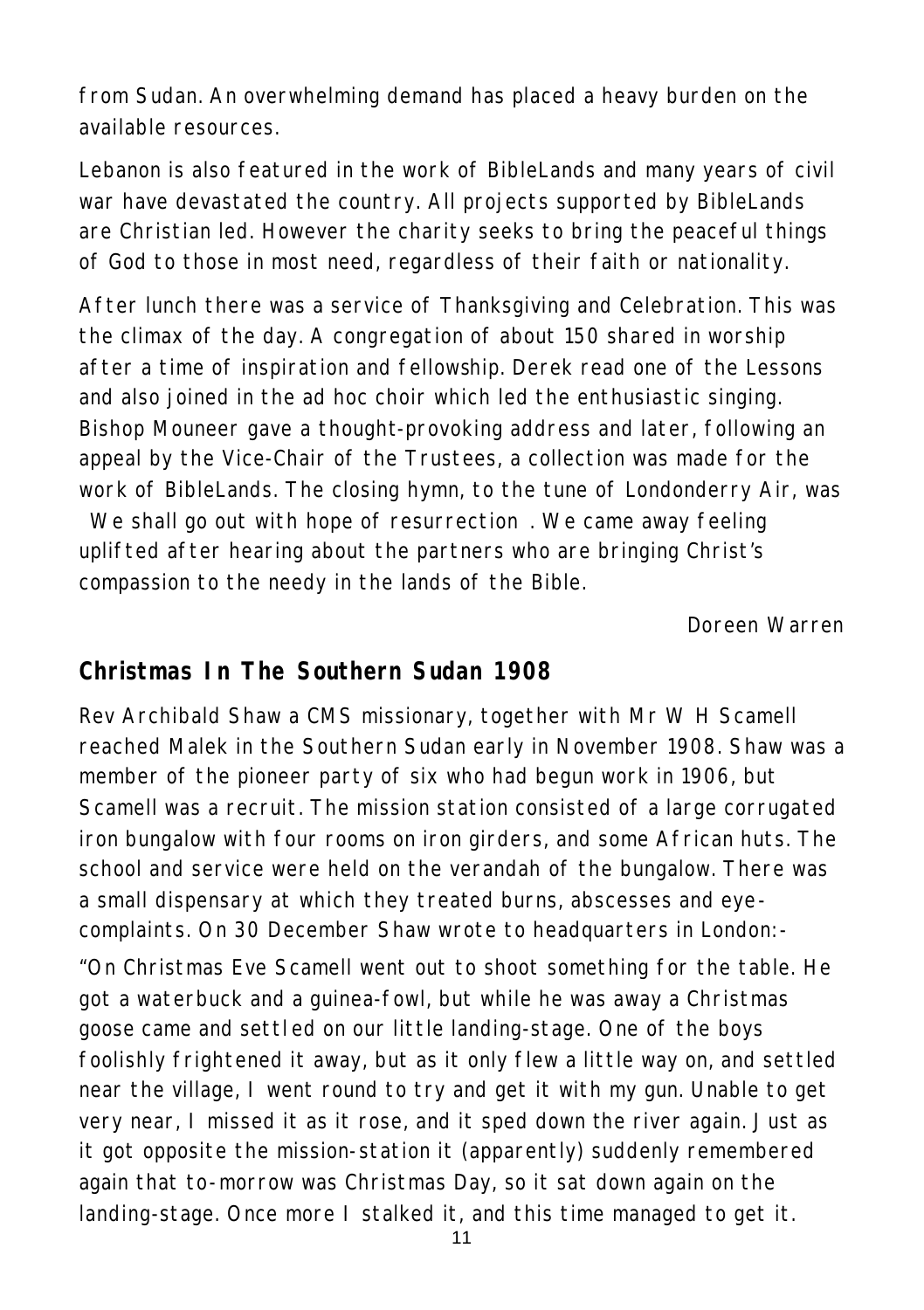We rose at break of day on Christmas morning, having told the boys the night before that 'tomorrow' would be 'one of God's Days' although not a Sunday".

After breakfast I saw the patients at the dispensary, and then we all gathered at the beat of the drum under my veranda for prayers. I endeavoured to tell them the story of Christmas Day, which I hope appealed more to their hearts from being told on the actual anniversary.

We had tea at 2.30, and then got up some sports for our Dinka friends. It was a great success, and went off without a hitch or quarrel, which is much to be thankful for with Dinkas. We were all exhausted by sunset, but the Dinkas' only regret seemed to be that 'Christmas comes but once a year'.

*[From CMS archives]*

# **It's The Life Lived That Is The Language Of Mission**

A missionary was cleaning a very bad sore on a woman, and the scissors he used slipped and hurt her. She slapped him. She was just reacting to the pain. He didn't get mad; he apologised to her. The head chief was there, watching. He said "You! You European. You have been telling us stories of Jesus, how he lived, what he did, you said thousands of years ago. You didn't tell us you are this Jesus!". The missionary said, "No, no! I'm not Jesus. I've simply come to tell you of him. We try to be as like him as we can, and to do what he did when he came".

It was the life and work of missionaries that converted (and still does today).

*[From papers prepared for the 1998 Lambeth conference]*

# **Christmas In Burundi 2002**

Christmas day this year was another cracker. We went up-country to an orphanage to share with the whole village, and then came back for a party on the beach for over three hundred street kids. It was great fun to chuck these little bodies around in the water, though I got bad sunburn. I saw Paul again, and he is doing extremely well. He is the one I wrote of last year: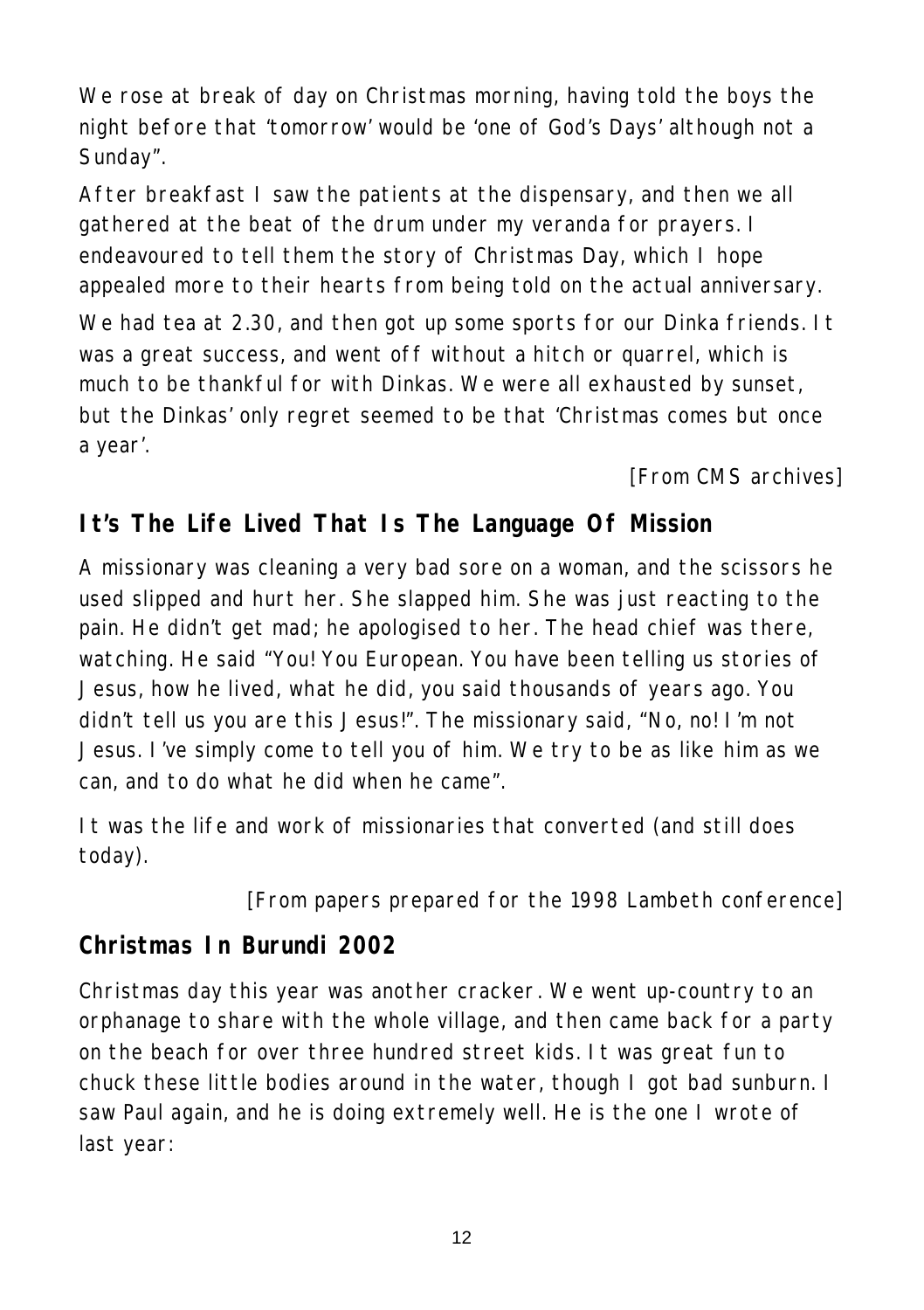"Life being 'tough' is all relative. Today Freddy came round with his wife, baby and new addition to the family, Paul, to have a Christmas celebration over lunch with us. Freddy lives by faith, with no salary. Despite having virtually nothing himself, he recently came across Paul, lying in the sun, half-dead with malaria - and so he took him in as an unofficial second son. Paul has just had the best day of his life. This skinny little boy stuffed his face next to me for an hour, having never seen so much food. His story is that he recently watched his Mum and Dad die of tuberculosis in the refugee camps. His aunt then took him in, but there he was constantly beaten, so he fled with his brother, who subsequently got blown up by a grenade in the nearby market; and that's where Freddy found him, lying in the shell of a burnt-out car - his home. After our feast I put him on a swing in the garden, and pushed him several times. He started giggling, and then laughing in innocent abandon, exhibiting a beautiful, rottentoothed smile spread from ear to ear. In front of everyone, I suddenly choked and nearly burst into tears. How could such a simple thing as a swing ride bring such unadulterated joy? What on earth do I mean when I say that my life has been 'tough'? I have much to learn. Freddy and I praised God for Paul as we saw his life as an illustration of grace - from being plucked out of the gutter to feasting like a king, adopted into a new and loving family."

A few days after that Paul ran away and arrived on my doorstep. He was simply used to always running away whenever there was a problem. I took him back, and a few days later he ran away again. I despaired. But now I am delighted to say that he has been fully integrated into a family. He runs the troop of drummers and he came 15th out of 67 in his class - that within a year of starting school, having had no previous education. Its great to see the transformation.

*[copyright: Mid-Africa Mission]* 

#### **Quote - unquote!**

We are so apt to fall into a routine of thought in plans and speaking, that we need a sudden rousing that we may be reminded to repeat and do the first works...[let us follow the example of] those who press towards the mark. Oh let us press! No other spirit will ever bring us up to the mark.

*Rev William Jowett (1834)*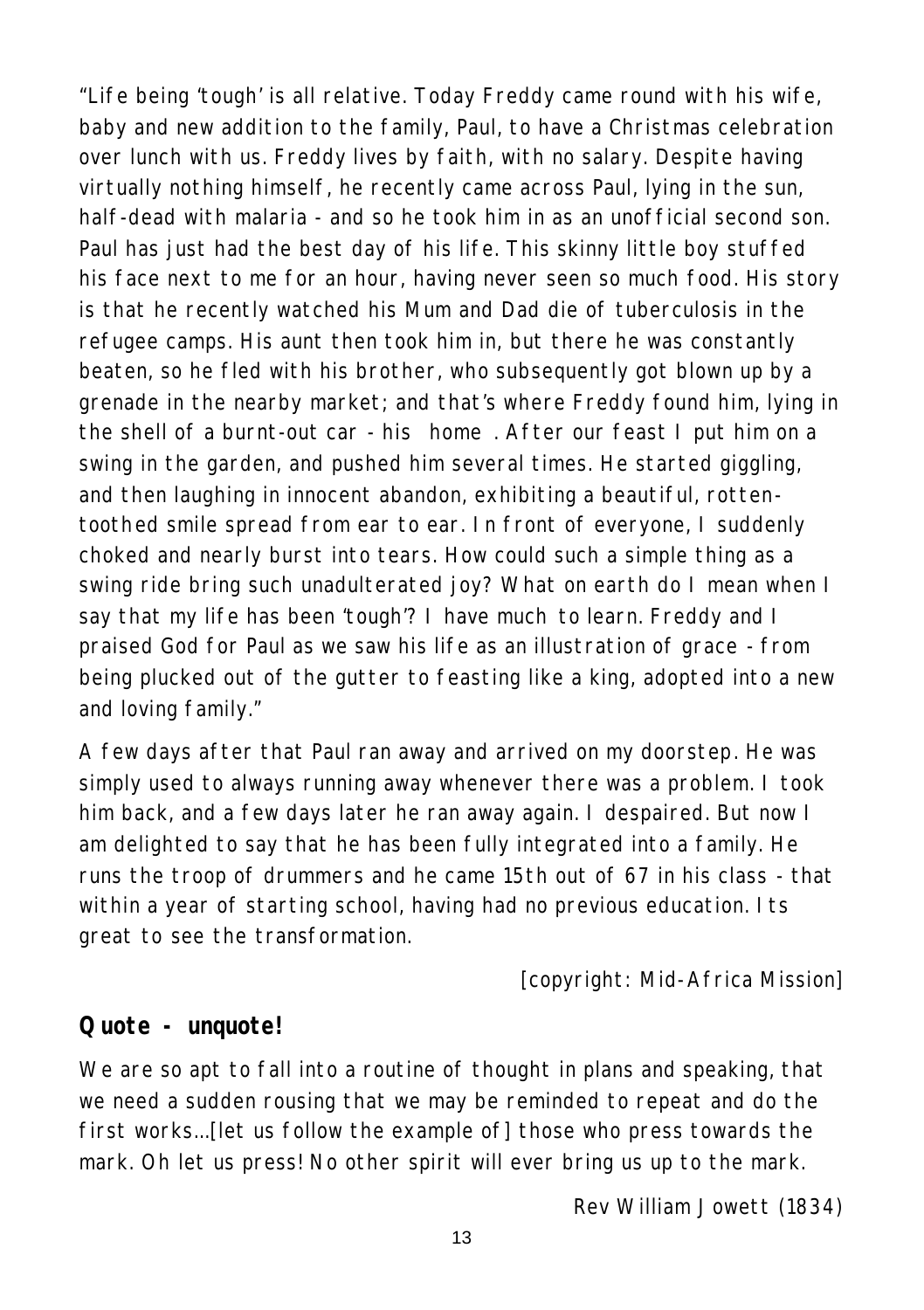# **Midways Coffee Morning**

Saturday 19 October at 9.30 saw the Midway stalwarts setting up their stalls for the Annual Charity Coffee Morning. All the stalls were ready by 10am - but where were the people?

I am probably the wrong person to write this article as I am not often seen in church. I hold in highest esteem the friendship that the Midway Group have given me over many years. Our Coffee Mornings used to be so well attended - should we now just put some money in an envelope and forget Coffee Mornings - but how we would miss our friends.

Midways goes from strength to strength. We have an excellent programme this year and have recently welcomed three new members and are always happy to see new faces.

Thank you to everyone who helped us in any way to raise £200 for St. Raphael's Hospice

*Margaret Bourne*

# **Four Feet**

A special thank-you to everyone who offered us comfort and support on the death of our beloved dog Dexter, who died recently following an operation.

Everyone who met Dexter said how special he was and how they felt better for having known him, which has been proved by all the cards and floral tributes we have received from the church, our vets, neighbours and friends.

We have wonderful memories of him and the following verses by Rudyard Kipling seem a fitting tribute from us

*Four Feet I have done mostly what men do and pushed it out of my mind; But I can't forget if I wanted to Four Feet trotting behind Day after day the whole day through wherever my road inclined Four Feet said, "I'm coming with you" and trotted along behind*

*Mary and Derek Heaton*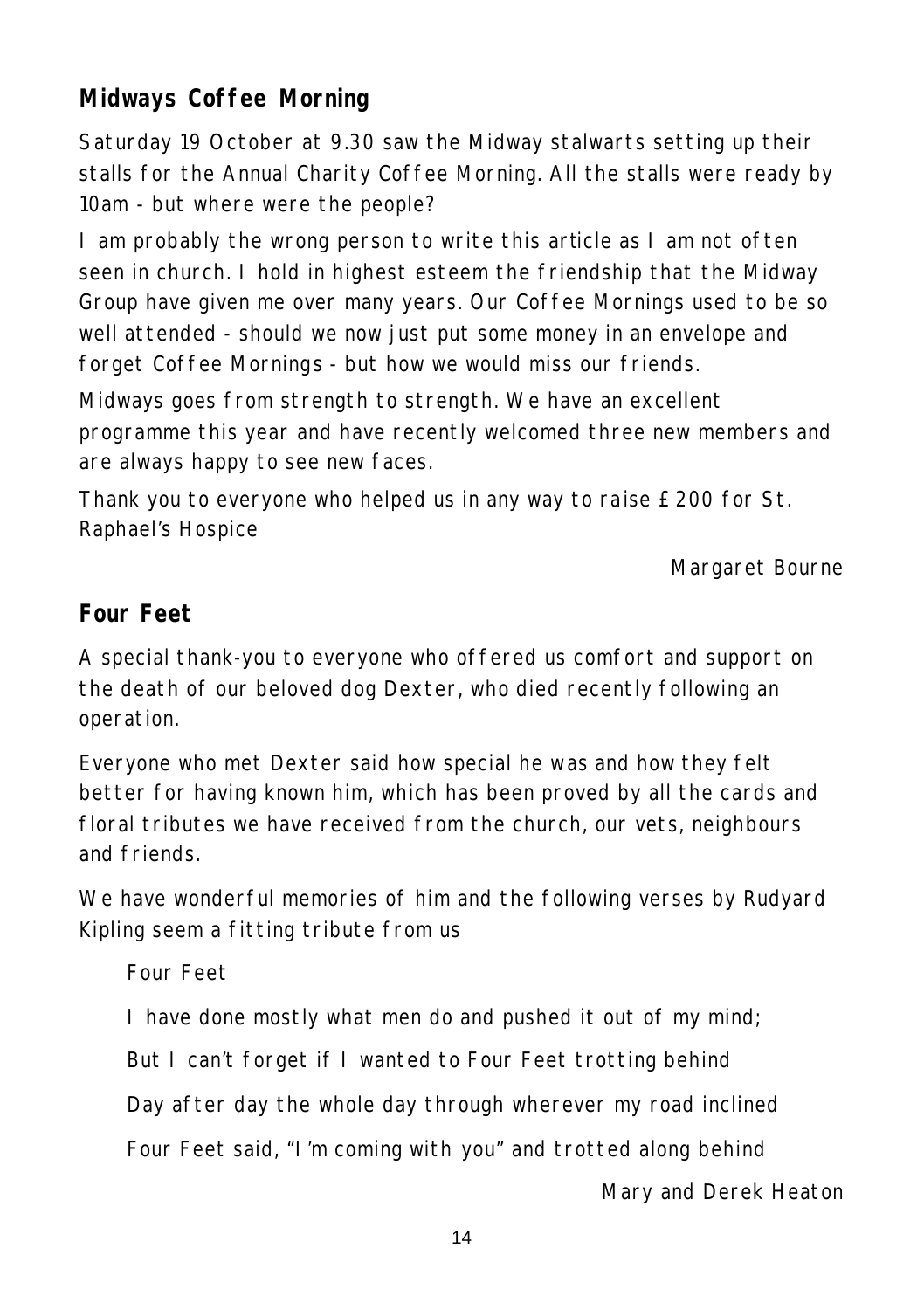# **Dates For Your Diary**

### **Sunday, 15th December**

- 10.30 am Advent Communion "The Manger" Reflections on the birth of Christ
- 8.00 pm Carol Service including some new carols Refreshments during the service

#### **Saturday, 21st December**

• 4.00 pm SIGMA – "The Greatest Show on Earth"

### **Sunday, 22nd December**

- 10.30 am Carol service with drama by the Sunday Club
- 8.15 pm SIGMA "The Greatest Show on Earth"

# **Tuesday, 24th December**

- 5.00 pm Christingle Service
- 11.30 pm Christmas Communion

## **Wednesday 25th December**

• 10.30am Family worship for Christmas Day

# **Friday, 20th and Monday, 20th December**

• 5.00 pm Carol singing at Morden Underground

#### **February 20-22, 2003**

- Mr Cinders! A musical comedy
- Coffee and Chat will reopen after the Christmas break on  $7<sup>th</sup>$  January.
- Monday Fellowship will not be meeting on 23 $^{\text{rd}}$  or December 30<sup>th</sup>.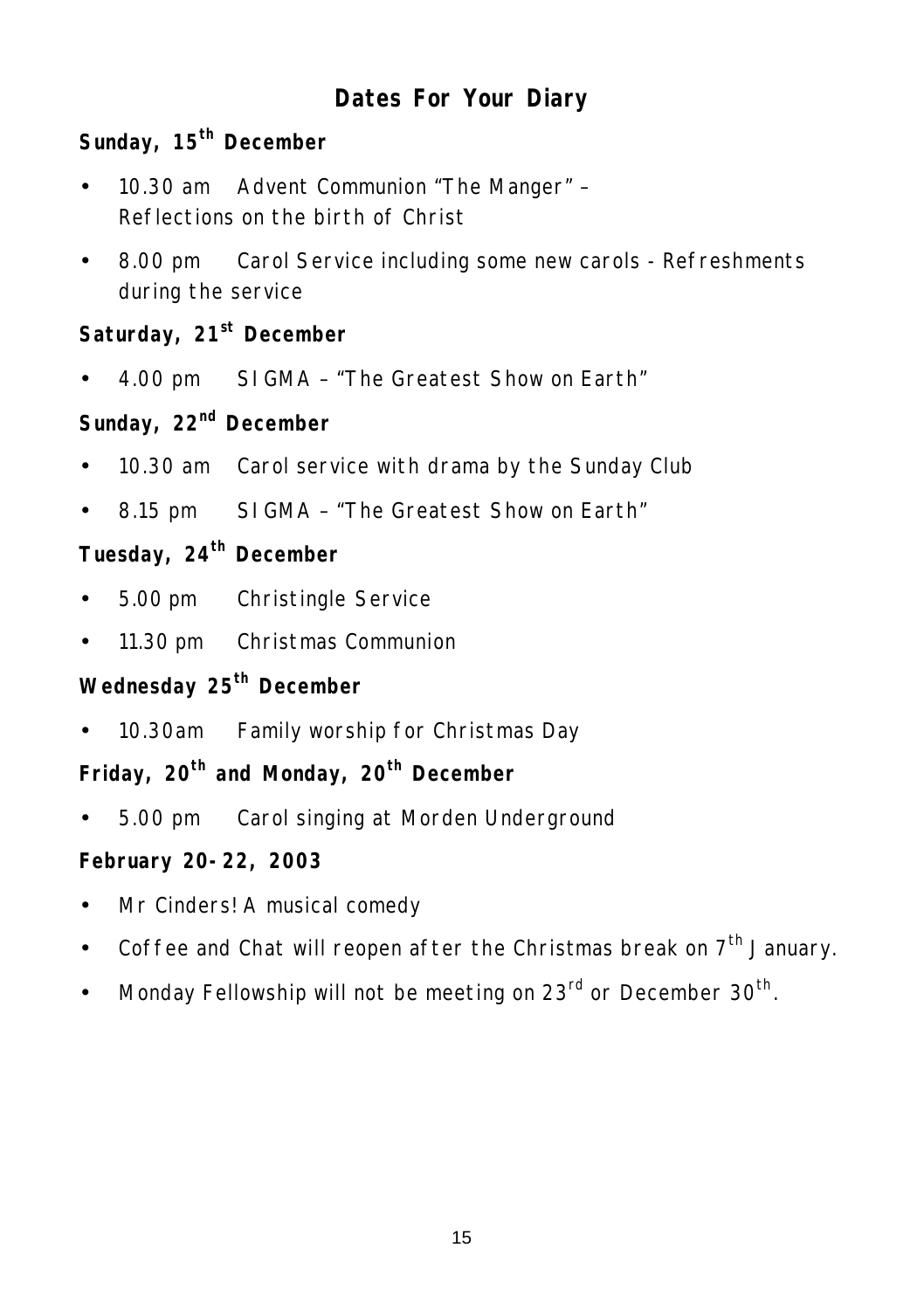# **Church Diary For December**

| Sun | 1               | 10.30 am   | Family and Gift Service led by Rev Anne<br>Rusbridge |
|-----|-----------------|------------|------------------------------------------------------|
| Mon | 2               | 2.45 pm    | Fellowship (Mr Michael Allen - Wimbledon             |
|     |                 |            | Theatre)                                             |
| Tue | 3               | $10-12$ am | Coffee and Chat                                      |
|     |                 | 7.30 pm    | Men's Supper Club (Social Evening)                   |
|     |                 | 8.00 pm    | Time for Prayer                                      |
| Wed | 4               | 10.30 am   | Toddler Time in Church                               |
|     |                 | 7.45 pm    | Midways (Christmas Meal and Carols)                  |
| Sun | 8               | 10.30 am   | Morning Service led by Mr David Eagle                |
|     |                 | 6.30 pm    | Communion Service led by Rev Charlotte Elvey         |
| Mon | 9               | 2.45 pm    | Fellowship                                           |
|     |                 | 7.30 pm    | Circuit evening on Safeguarding: led by              |
|     |                 |            | <b>District Training Officers</b>                    |
| Tue | 10 <sup>°</sup> | 10-12 am   | Coffee and Chat                                      |
|     |                 | 8.00 pm    | Time for Prayer                                      |
| Wed | 11              | 11.15 am   | <b>Communion Service</b>                             |
| Fri | 13              | 12.30 pm   | Lunch Club - Christmas Dinner                        |
| Sun | 15              | 10.30 am   | Communion Service led by Rev Anne Rusbridge          |
|     |                 | 8.00 pm    | Worship at 8 - Carols led by Bob and Janet           |
|     |                 |            | Hamblin                                              |
| Mon | 16              | 2.45 pm    | Fellowship (Members' Afternoon - Mince Pies+)        |
| Tue | 17              | 10-12 am   | Coffee and Chat [next session 7 January]             |
|     |                 | 8.00 pm    | Time for Prayer                                      |
| Fri | 20              | 5.00 pm    | Carol Singing for NCH at Morden Tube station         |
| Sat | 21              | 4.00 pm    | SI GMA Christmas Event                               |
| Sun | 22              | 10.30 am   | Carol Service led by Rev Anne Rusbridge              |
|     |                 | 8.15 pm    | SI GMA Christmas Event                               |
| Mon | 23              | 5.00 pm    | Carol singing for NCH at Morden Tube station         |
| Tue | 24              | 5.00 pm    | Christingle                                          |
|     |                 | 11.30 pm   | <b>Communion Service</b>                             |
| Wed | 25              | 10.30 am   | <b>Family Service</b>                                |
| Sun | 29              | 10.30 am   | Morning Service led by Rev Barrie Tabraham           |